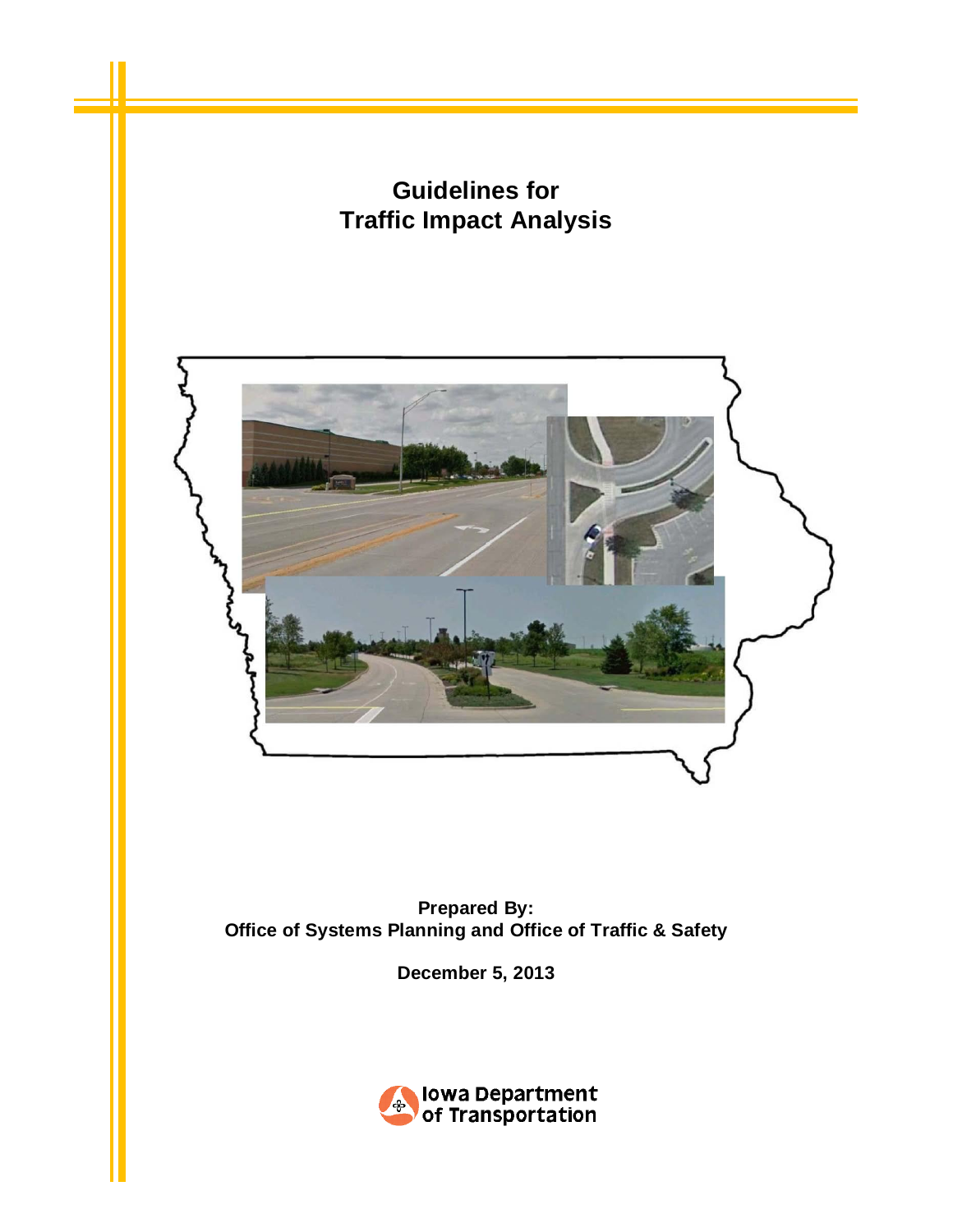# **Table of Contents**

| L.   |                            |  |  |  |  |  |
|------|----------------------------|--|--|--|--|--|
| Ш.   |                            |  |  |  |  |  |
| III. |                            |  |  |  |  |  |
| IV.  |                            |  |  |  |  |  |
| V.   |                            |  |  |  |  |  |
| VI.  |                            |  |  |  |  |  |
|      | Α.<br>B <sub>1</sub><br>C. |  |  |  |  |  |
|      |                            |  |  |  |  |  |
|      | Α.<br>Β.<br>C.<br>D.       |  |  |  |  |  |
|      |                            |  |  |  |  |  |
|      |                            |  |  |  |  |  |
|      |                            |  |  |  |  |  |
|      |                            |  |  |  |  |  |
|      |                            |  |  |  |  |  |
|      |                            |  |  |  |  |  |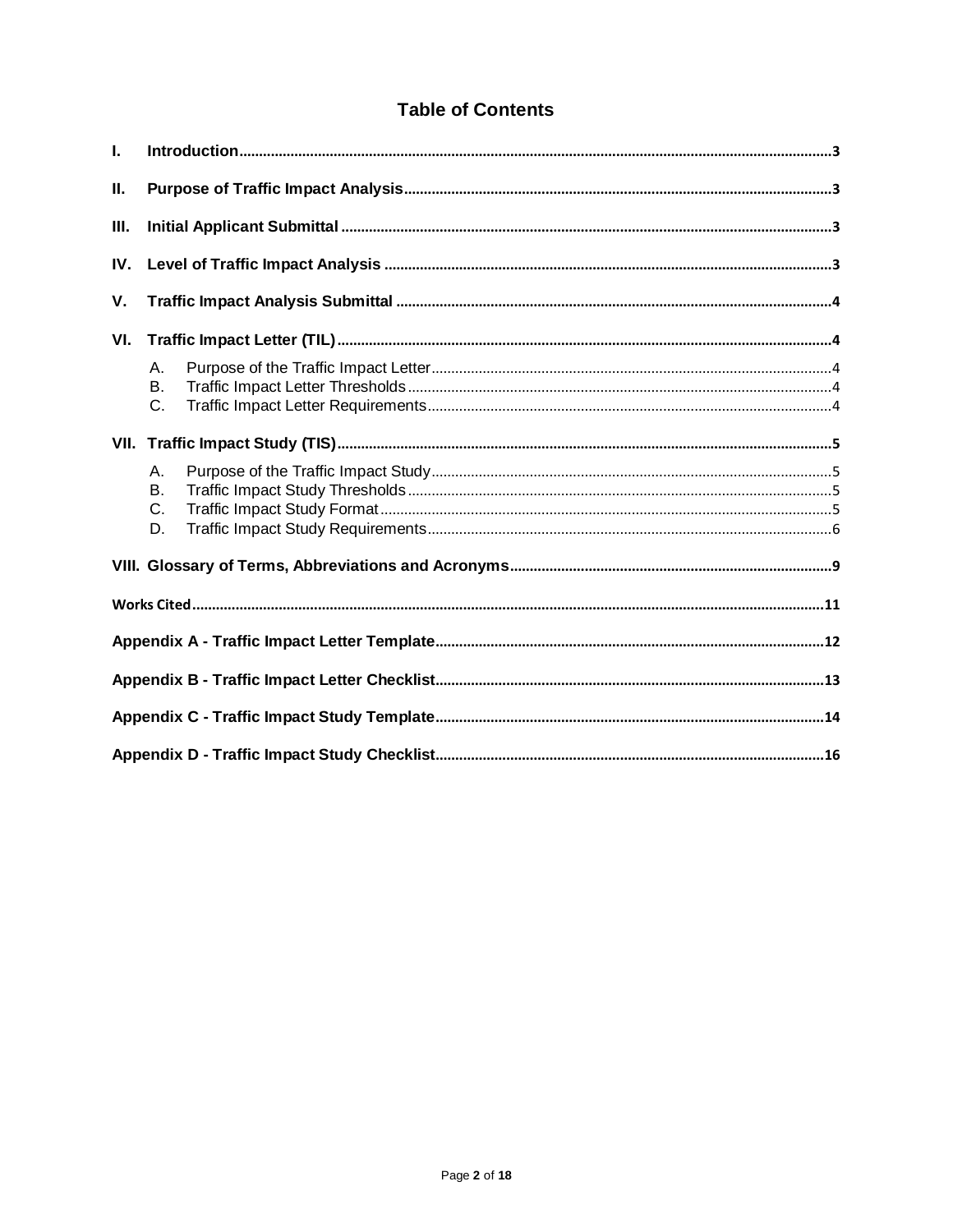## <span id="page-2-0"></span>**I. Introduction**

Assessing operational impacts from a permitted access connection is imperative when managing the primary highway system. Moreover, access management is vital to ensuring that a safe and efficient road system is maintained. Therefore, the following guidance and requirements have been documented to provide a clear understanding of the operational impacts from moderate to high volume commercial access connections. Although traffic volumes are a key factor, the Iowa Department of Transportation (Department) may request an impact analysis for lower volume accesses if the highway has been determined, at the sole discretion of the Department, to be nearing capacity.

The purpose of this document is to establish uniform guidelines for preparing a traffic impact analysis. The Department requires a traffic impact analysis for all Type "A" and "B" access permits.

## <span id="page-2-1"></span>**II. Purpose of Traffic Impact Analysis**

The purpose of the traffic impact analysis is to identify system and immediate area impacts associated with a proposed development. Identification of impacts and appropriate mitigation measures allows the Department to assess the existing and future highway system's safety, performance, maintenance, and capacity needs.

The Traffic Impact Analysis guidelines will:

- 1. Provide information to the applicant on initial information needed and specific traffic impact documentation required.
- 2. Ensure consistency in the preparation of traffic impact analysis information.
- 3. Define the acceptable format for the required traffic impact analysis.
- 4. Create a clear understanding of the impacts resulting from the proposed access to the primary highway system.

## <span id="page-2-2"></span>**III. Initial Applicant Submittal**

When requesting a commercial access to the primary highway system, the requestor shall:

- 1. Identify the location (primary highway number and orientation) of the proposed access.
- 2. Identify the proposed land use that will be served by the proposed commercial access.
- 3. Provide the total leasable square footage of the commercial development (Full Build-out).
- 4. Characterize vehicle types that will use the entrance. Give the percent of cars, single unit trucks, and combination unit trucks.

This information will be used to estimate the future traffic demands based on the development size and land use. The Department will use this traffic estimate to evaluate operational concerns.

### <span id="page-2-3"></span>**IV. Level of Traffic Impact Analysis**

Based on traffic volumes, there are two traffic impact analysis levels, Traffic Impact Letter (TIL) or Traffic Impact Study (TIS).

| <b>TRAFFIC VOLUME</b>                         | <b>TRAFFIC IMPACT LETTER (TIL)</b> | <b>TRAFFIC IMPACT STUDY (TIS)</b> |
|-----------------------------------------------|------------------------------------|-----------------------------------|
| <b>AADT</b><br>(Annual Average Daily Traffic) | Less than or equal to 500 trips    | Greater than 500 trips            |
| <b>Peak Hour Volume</b>                       | Less than or equal to 100 trips    | Greater than 100 trips            |

Specific threshold criteria have been defined for each level related to traffic impact. Threshold criteria were developed to avoid placing an undue burden on development with moderate traffic volumes with minimum frequency, while ensuring that large developments with significant impacts are thoroughly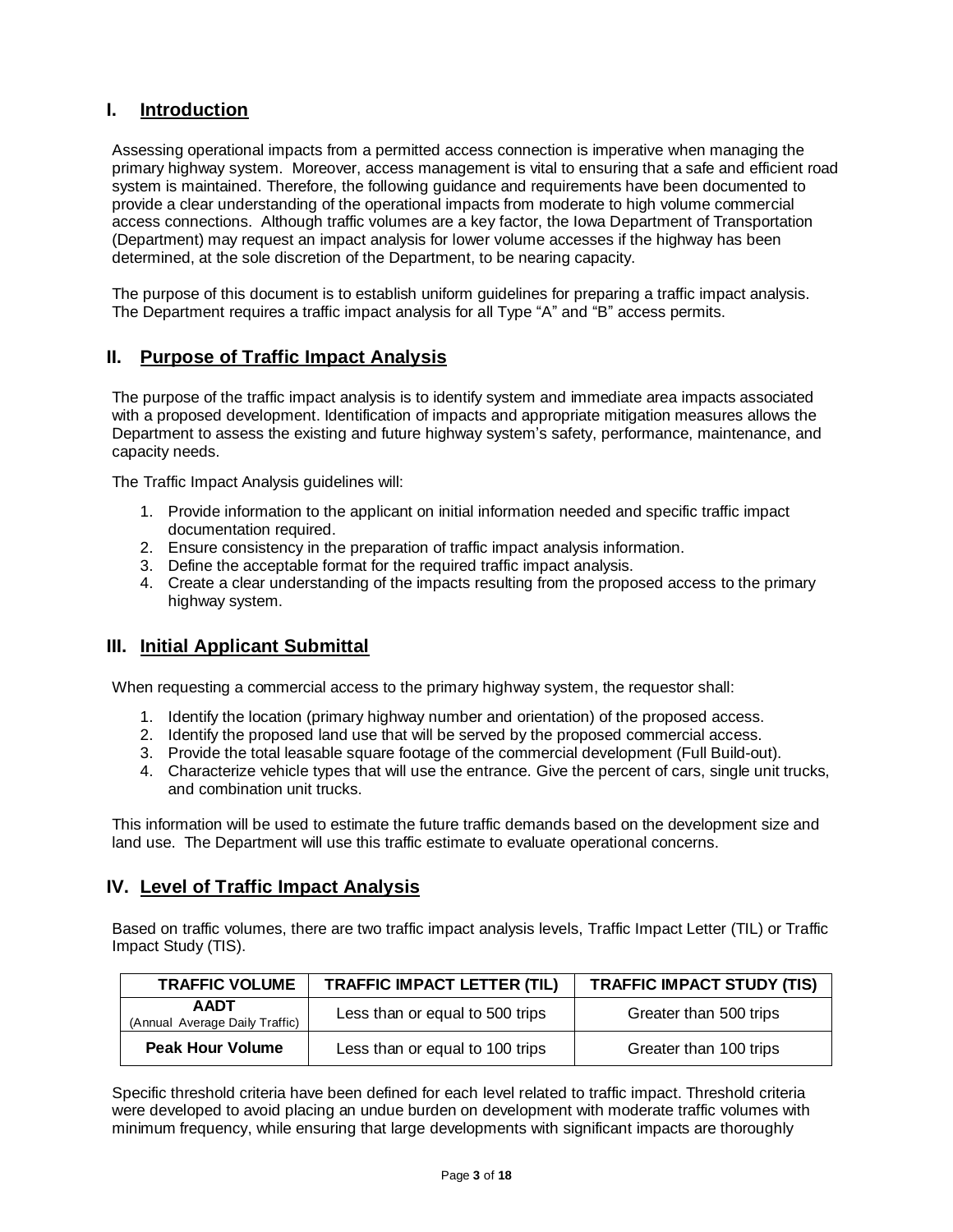evaluated. The Access Policy Administrator will determine the traffic impact analysis level based on preliminary data supplied by the applicant and potential impact on the primary highway system.

## <span id="page-3-0"></span>**V. Traffic Impact Analysis Submittal**

As a result of the initial information submitted, the Access Policy Administrator will inform the applicant which level of analysis will be required. Therefore, the applicant will be responsible for delivery of acceptable traffic impact documentation. The traffic impact analysis should be authored by an individual or entity demonstrating the capability to analyze mobility, traffic engineering, and design elements. Coordination between the study and proposed site design is essential. The traffic impact analysis must be completed and sealed by a Professional Engineer licensed in the State of Iowa. The applicant, via their professional engineer, will submit the proposed entrance design and the required traffic impact analysis to the appropriate district office.

### <span id="page-3-1"></span>**VI. Traffic Impact Letter (TIL)**

#### <span id="page-3-2"></span>**A. Purpose of the Traffic Impact Letter**

The purpose of a Traffic Impact Letter (TIL) is to give the Iowa DOT vital information regarding potential impacts associated with developments along the Primary Highway system.

Traffic impact letter is intended to:

- i. Document whether the access request meets the requirements of the TIL process.
- ii. Analyze location and access connection(s) necessary to minimize traffic volumes.
- iii. Recommend the need for any improvements to the adjacent and nearby roadway system to maintain a satisfactory level of service and safety.
- iv. To protect the function of the highway system while providing appropriate and necessary access to the proposed development.

#### <span id="page-3-3"></span>**B. Traffic Impact Letter Thresholds**

A traffic impact letter is required if the proposed land use development meets one of the following design year volume conditions:

- i. Trip generation for the proposed land use development is less than or equal to 500 daily vehicle trips or
- ii. Trip generation for the proposed land use development is less than or equal to 100 peak hour vehicle trips or
- iii. When considered necessary by the Iowa DOT due to the nature of the proposed land use development and potential impact on the Primary Highway System.

#### <span id="page-3-4"></span>**C. Traffic Impact Letter Requirements**

- i. Study area description.
	- a. Show the study area boundary. A recommendation in determining the study area boundary is to carry the analysis out at least as far as the nearest major intersection(s) or desirably, to points on the system where the influence of the proposed improvement is no longer discernible.
- ii. Include a description of the proposed land use.
- iii. Include a trip generation table of the proposed development.
	- a. Use equations or rates available in the latest edition of the ITE Trip Generation manual. If equations or rates are unavailable, contact the Office of Systems Planning at (515)-239- 1629.
- iv. Include a turning movement diagram for peak hour and design hour traffic volumes for each access location.
- v. Conclusion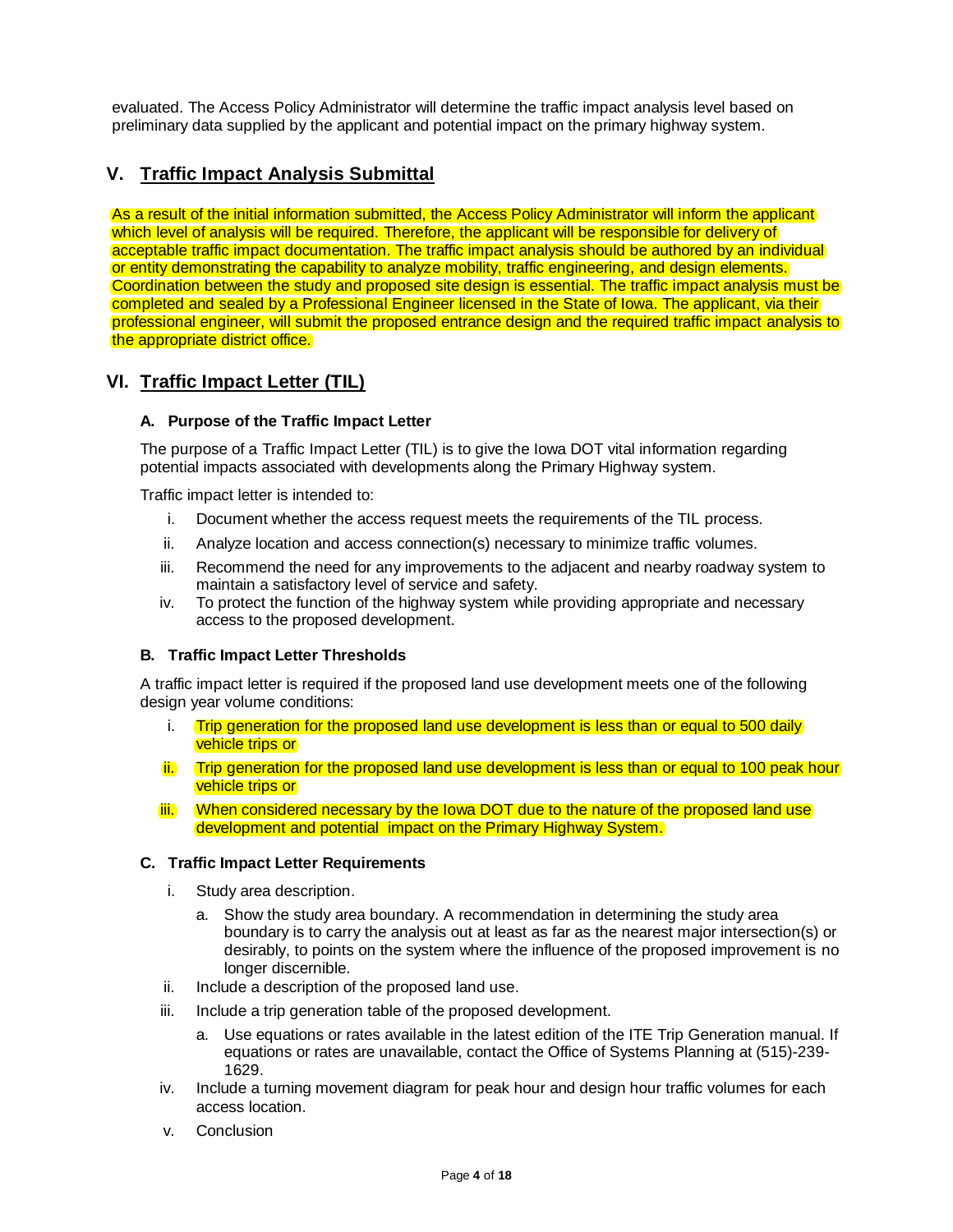- a. Describe the impact of the proposed development on the surrounding area and roadway system.
- b. Discuss any significant impacts the proposed development might have on the primary highway being accessed. (e.g. safety, LOS)

### <span id="page-4-0"></span>**VII. Traffic Impact Study (TIS)**

#### <span id="page-4-1"></span>**A. Purpose of the Traffic Impact Study**

The purpose of a Traffic Impact Study (TIS) is to identify system and immediate area impacts associated with a proposed development accessing the Primary Highway System.

A traffic impact study is intended to:

- i. Document whether or not the access request meets the requirements of the Traffic Impact Study process.
- ii. Analyze location, spacing, and design of the access connection(s) necessary to minimize traffic issues.
- iii. Analyze operational impacts on the highway for both day of opening and the design year. Analysis for peak hour or design hour may also be required. Analysis for intermediate time frames between the program year and design year may also be required.
- iv. Recommend the need for any improvements to the adjacent and nearby roadway system to maintain safety, a satisfactory level of service, and to protect the function of the highway system while providing appropriate and necessary access to the proposed development.
- v. Assure that the internal traffic circulation of the proposed development is designed to provide safe and efficient access to and from the adjacent roadway system without creating congestion on the primary roadway.
- vi. Analyze the proposed development to ensure transportation impacts to the traveling public are minimized.

### <span id="page-4-2"></span>**B. Traffic Impact Study Thresholds**

A traffic impact study is required if the proposed land use development meets one of the following design year conditions:

- i. Trip generation from the proposed land use development is greater than 500 daily vehicle trips.
- ii. Trip generation from the proposed land use development is greater than 100 peak hour vehicle trips.
- iii. When considered necessary by the Iowa DOT due to the nature of the proposed land use development and potential impact on the Primary Highway System.

#### <span id="page-4-3"></span>**C. Traffic Impact Study Format**

A traffic impact study should be submitted to the Iowa DOT in a PDF format and should follow the outline below. Please note that all assumptions should be noted where made.

- i. EXECUTIVE SUMMARY, CONCLUSIONS & RECOMMENDATIONS
- ii. INTRODUCTION
- iii. ANALYSIS OF EXISTING CONDITIONS
- iv. PROPOSED DEVELOPMENT
- v. ANALYSIS OF FUTURE CONDITIONS
- vi. CONCLUSIONS & RECOMMENDATIONS
- vii. APPENDICES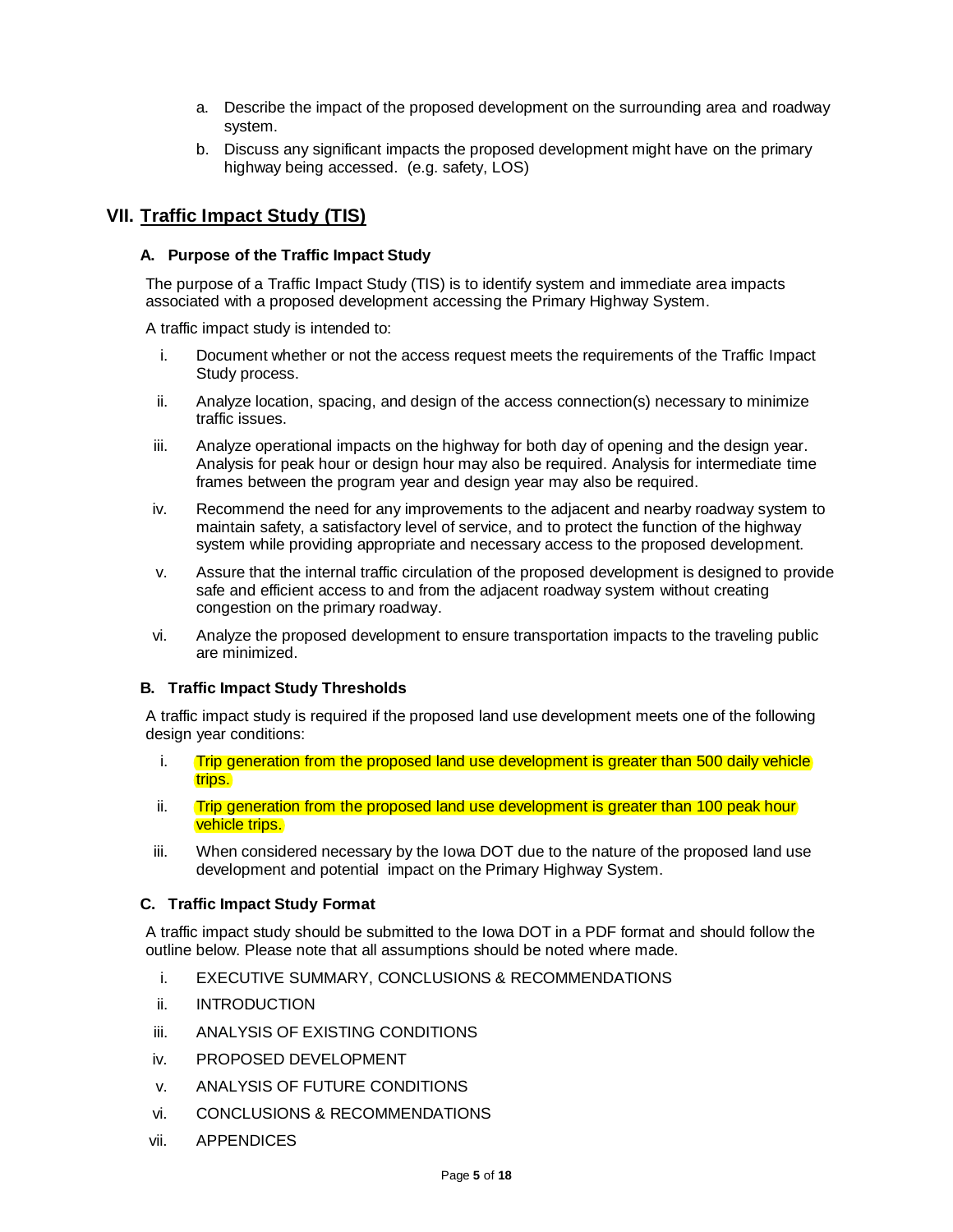### <span id="page-5-0"></span>**D. Traffic Impact Study Requirements**

The traffic impact study shall incorporate, at a minimum, traffic engineering principles and standards as presented in the Iowa Primary Access Management Policy, Department standards, and national practices. When preparing a traffic impact study within a metropolitan planning area the development of traffic forecasts must be coordinated with the Metropolitan Planning Organization staff and the MPO travel demand model.

When preparing a traffic impact study, consider the items listed below and include those that are applicable:

### i. Study Area Description

- a. Show the site location and include the intersection(s) of the proposed site access drives and any intersections or interchanges impacted.
- b. Show the study area boundary. A recommendation in determining the study area boundary is to carry the analysis out at least as far as the nearest major intersection(s) or desirably, to points on the system where the influence of the proposed improvement is no longer discernible.
- ii. Proposed Land Use
	- a. Include an explanation of the proposed land use and how the land use will impact the area.
	- b. Identify physical concerns relating to the area, site, and specific access points.
	- c. Identify any critical restrictions due to terrain, adjacent land use, zoning requirements, etc.

### iii. Forecast Years

- a. Document and include all phases of development for:
	- I. The opening year (opening day of project)
	- II. The design year (twenty years after opening day).

#### iv. Analysis Period

- a. For the opening and design years, analyze site and adjacent road traffic (including turning movements) for:
	- I. Weekday A.M. peak hours
	- II. Weekday P.M. peak hours
	- III. Weekday AADT

Weekend generation rates might be required depending on the nature of the proposed land use development (e.g., churches and shopping malls). Contact the Iowa DOT to determine if the proposed land use development would require a weekend traffic analysis.

- v. Data Collection
	- a. Include AADT volumes and turning movement counts for current year (or latest year collected by the Iowa DOT), opening year, and design year.
		- I. Include the traffic growth rate and discuss the assumptions used.
		- II. Discuss traffic characteristics (vehicle mix, % make-up, and any special vehicle requirements).
	- b. Describe site and adjacent roadway and intersection geometries.
	- c. Identify traffic control devices including traffic signals and regulatory signs.
	- d. Include traffic crash data.
	- e. Include traffic modeling results where applicable.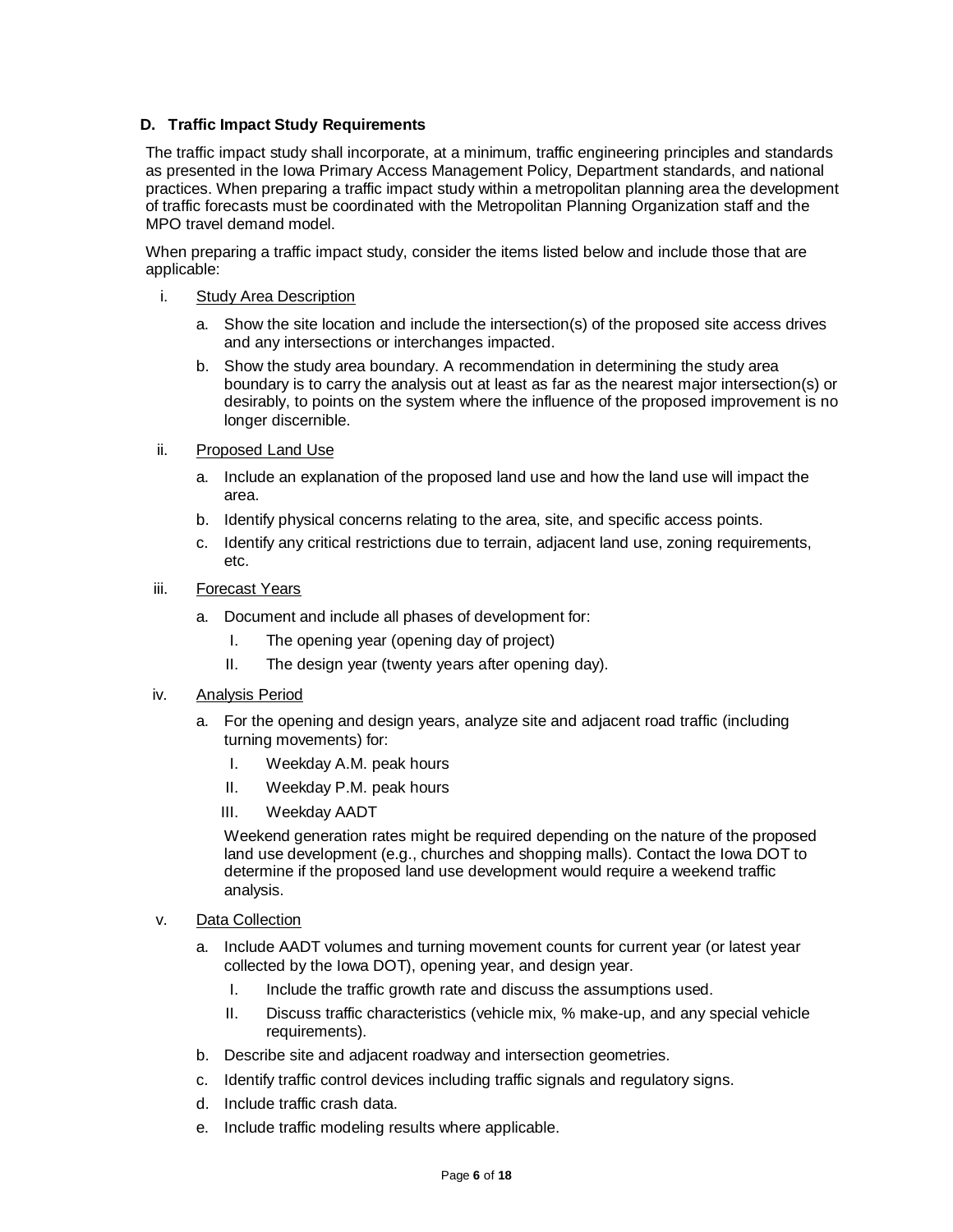#### vi. Trip Generation

Use equations or rates available in the latest edition of the ITE Trip Generation manual. If equations or rates are unavailable, contact the Office of Systems Planning at (515)-239-1629.

- vii. Trip Distribution and Assignment
	- a. Document separately the distribution and assignment of existing, site, background, and future traffic volumes.
		- I. Discuss trip/vehicle make-up and any vehicles that require special routing (e.g., vehicles with special weight, length and/or width restrictions).
		- II. Discuss trip reduction strategies and pass-by trips.
		- III. Discuss directional distribution of site-generated traffic.
		- IV. Discuss assignment of non-site related traffic (existing, background and future). Document both existing and committed development, and when appropriate other background planned development traffic. Discuss assignment of total future nonsite traffic for the design year.
- viii. Capacity Analysis
	- a. Include LOS analysis results at all intersections for:
		- I. The existing traffic conditions
		- II. The future traffic conditions without the proposed development in the program and design years
		- III. The future traffic conditions with the proposed development in the program and design years
		- IV. Capacity Analysis will be completed in accordance with the latest edition of the "Highway Capacity Manual".

#### ix. Traffic Signal Impacts

For existing traffic signals:

- a. Identify the impact on the operations of the existing traffic signals.
- b. Complete an operational/capacity analysis of the intersection using opening day traffic volumes to determine necessary changes to the traffic signals, timing, phasing, etc.
- c. Provide conceptual plan sheets indicating the changes to the existing traffic signals.

For proposed traffic signals:

- d. Complete a Traffic Signal Warrant analysis of the intersection using opening day traffic volumes to determine if the signal warrants are met. Complete a capacity analysis to determine which traffic control provides the best intersection operations.
- e. If traffic signals are proposed, provide Traffic Signal drawings (including the location of traffic signals and signs).

Analysis of the need for Traffic Signals will be completed in accordance with the latest edition of the "Manual on Uniform Traffic Control Devices".

- x. Geometrics
	- a. Include acceleration, deceleration and weaving lanes, queuing lengths, and traffic control features (number of lanes, lane widths, alignment,). Include off-system features as related to site plan and access point(s).
	- b. If required, Queuing Analysis shall be conducted for all turn lanes and ramp termini under stop or signal control within the study area.
- xi. Right-of-Way Access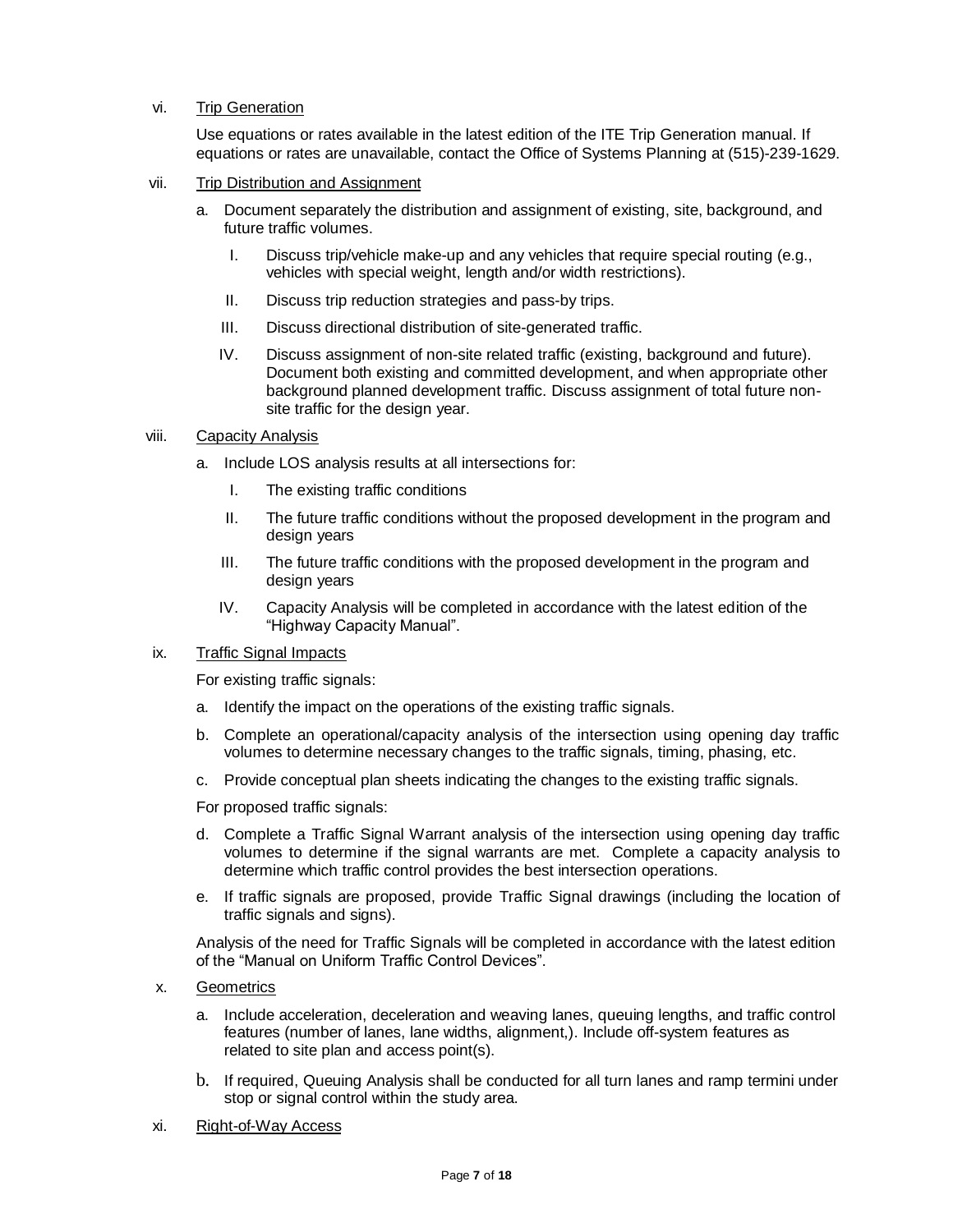a. Identify right-of-way, geometric boundaries and physical conflicts.

#### xii. Crash and Traffic Safety Analysis

a. Discuss the history/conditions of the existing vs. proposed development and document how the level of safety may change.

#### xiii. Design and Mitigation

- a. Identify operational concerns and mitigation measures to ensure safe and efficient operations. If applicable, this should include pedestrian/bicycle danger mitigation.
- b. If needed for clarification, include scaled schematic drawings illustrating alignment, number of lanes, lane widths, signing, and pavement markings. If traffic signal modifications are proposed, also include signal phasing, signal head locations, and lane markings.

#### xiv. Conclusion

- a. Describe the impact of the proposed development on the surrounding area and roadway system.
- b. Discuss any significant findings from the applicable items of the Traffic Impact Study Requirements (e.g. safety, LOS)
- c. Engineering judgment must have a basis in the data and analysis, give an explanation of the reasoning (all statements must be supported by the data provided in the report).
- d. Describe the type of access permit that is being requested.

#### xv. Recommendation

a. Discuss recommended changes to the existing roadway system due to the planned development, including benefits or mitigated effects of changes.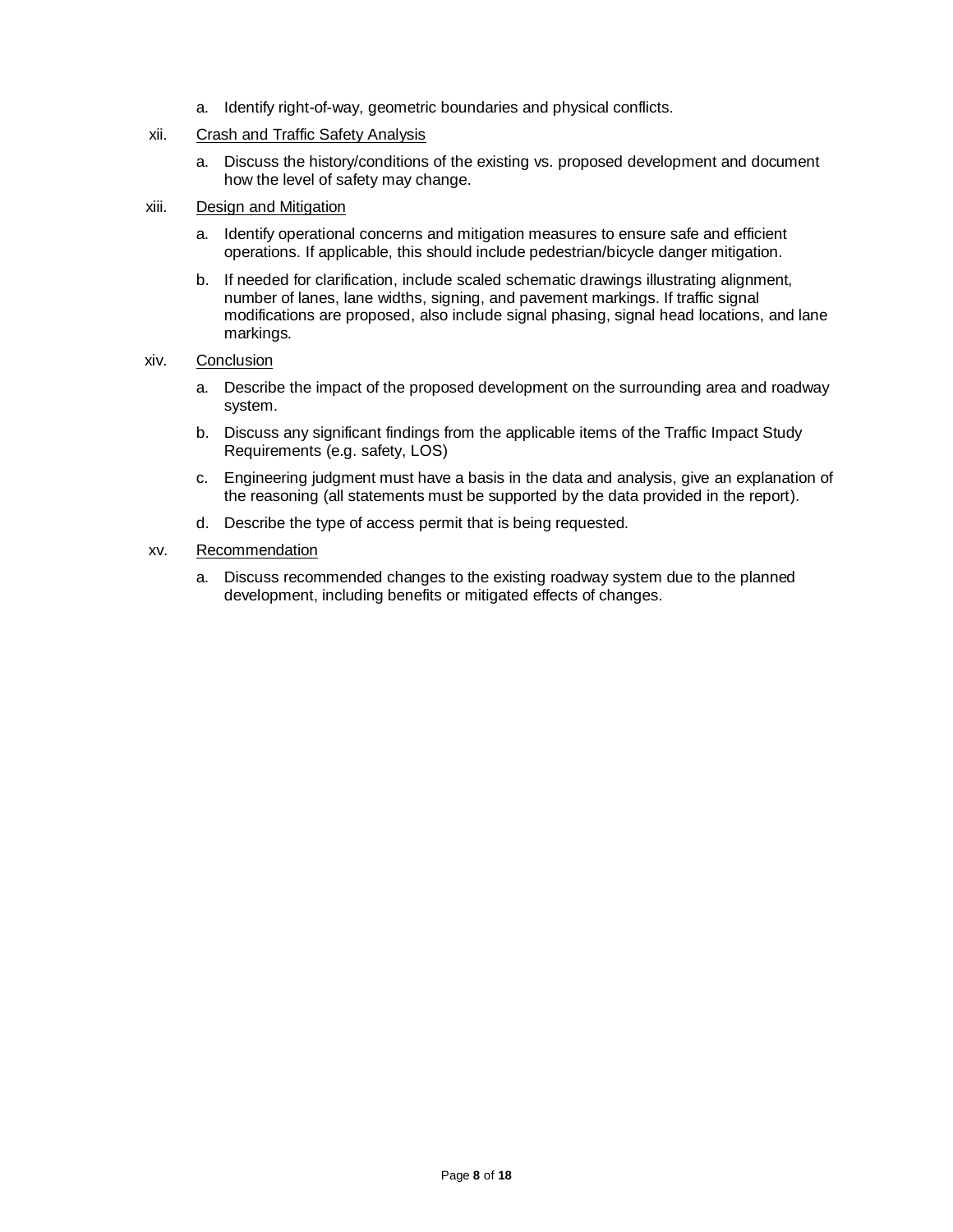### <span id="page-8-0"></span>**VIII. Glossary of Terms, Abbreviations and Acronyms**

**Access** – For the purposes of this these guidelines, an access is any entrance or exit point to a primary highway (Office of Systems Planning, Iowa Department of Transportation).

**Access management** – Methods that regulate physical access to streets, roads, and highways from public roads and private driveways. Requires balancing access to developed land while ensuring movement of traffic in a safe and efficient manner (McRae, Bloomberg and Muldoon).

**Annual Average Daily Traffic (AADT)** – The total annual volume of traffic passing a point or segment of a highway in both directions divided by the number of days in the year (American Association of State Highway Transportation Officials)

**Capacity** – The maximum hourly rate at which vehicles can reasonably be expected to traverse a point or uniform section of a lane or roadway during a given time period under prevailing roadway, traffic, and control conditions (Wisconsin Department of Transportation 2009).

**Decision sight distance** – The distance required for a driver to detect an unexpected or otherwise difficult-to-perceive information source or hazard in a roadway environment that may be visually cluttered, recognize the hazard or its threat potential, select an appropriate speed and path, and initiate and complete the required maneuver safely and efficiently (American Association of State Highway Transportation Officials).

**Design year** – 20 years following the opening year or year the project is open to traffic (Office of Systems Planning, Iowa Department of Transportation 2013).

**Development traffic** – Traffic volumes that are generated by the development (Wisconsin Department of Transportation).

**Directional distribution** – The directional split of traffic during the peak or design hour, commonly expressed as a percentage in the peak and off-peak flow directions (American Association of State Highway Transportation Officials).

**Highway Capacity Manual (HCM)** – A manual published by the Transportation Research Board as a means of standardizing the techniques used to evaluate the quality of service provided by various transportation facilities (McRae, Bloomberg and Muldoon).

**Institute of Transportation Engineers (ITE)** – An international educational and scientific association of transportation professionals. ITE facilitates the application of technology and scientific principles to research, planning, functional design, implementation, operation, policy development, and management for all transportation modes (McRae, Bloomberg and Muldoon).

**Intersection sight distance** – The distance at which a motorist attempting to enter or cross a highway should be able to observe traffic in order to make his desired movement. The required distance varies with the speed of the traffic on the main highway (Ohio Department of Transportation)

**Level of Service (LOS)** – A qualitative measure describing operational conditions within a traffic stream based on service measures such as speed and travel time, freedom to maneuver, traffic interruptions, comfort, and convenience (American Association of State Highway Transportation Officials).

**Opening year** – The year the project is scheduled to be open to traffic (Office of Systems Planning, Iowa Department of Transportation).

**Pass-by trips** – Trips that would have traveled on a street adjacent to a retail land use even if the retail land use was not present (Wisconsin Department of Transportation).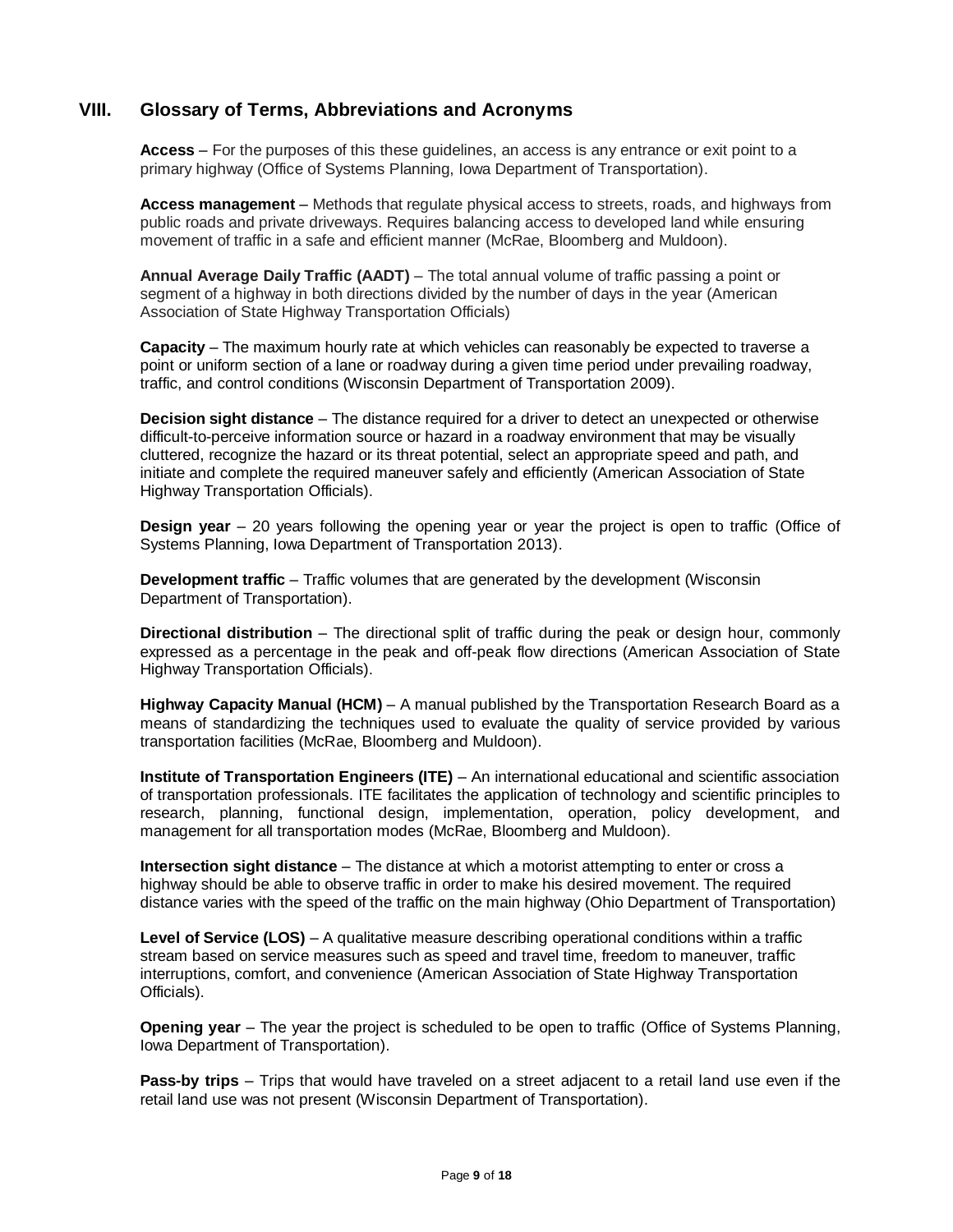**Peak hour** – That hour during which the maximum amount of travel occurs. It may be specified as the morning peak hour or the afternoon or evening peak hour (American Association of State Highway Transportation Officials)

**Primary highway** – A road or street designated as a "primary road" in accordance with Iowa Code 306.3(6). This definition includes primary road extensions in cities and primary roads under construction (Office of Systems Planning, Iowa Department of Transportation).

**Queuing** – A stacking of vehicles waiting to be serviced and/or processed (Office of Systems Planning, Iowa Department of Transportation).

**Sight distance** – The distance visible to the driver of a passenger vehicle measured along the normal travel path of a roadway from a designated location and to a specified height above the roadway when the view is unobstructed by traffic (Texas Department of Transportation).

**Stopping sight distance** – The distance required by a driver of a vehicle, traveling at a given speed, to bring the vehicle to a stop after an object on the roadway becomes visible. It includes the distance traveled during driver perception and reaction times and the vehicle braking distance (Texas Department of Transportation).

**Study area** – The portion(s) of the transportation system, which is directly affected by the planned development, to be included within the scope of the TIA analysis (Wisconsin Department of Transportation).

**Traffic impact** – The effect of site traffic on highway operations and safety (Wisconsin Department of Transportation).

**Traffic Impact Analysis (TIA)** – A traffic engineering study, which determines the potential traffic impacts of a proposed traffic generator. A complete analysis includes an estimation of future traffic with and without the proposed generator, analysis to traffic impacts, and recommended roadway improvements, which may be necessary to accommodate the expected traffic (Wisconsin Department of Transportation).

**Traffic Impact Letter (TIL)** – A TIA that requires limited analysis and documentation based on forecasted traffic that is below a defined traffic threshold (Office of Systems Planning, Iowa Department of Transportation)

**Traffic Impact Study (TIS)** – A TIA that requires more comprehensive analysis and documentation based on forecasted traffic that is above a defined traffic threshold (Office of Systems Planning, Iowa Department of Transportation).

**Trip distribution** – The allocation of the site-generated traffic among all possible approach and departure routes (Wisconsin Department of Transportation 2009).

**Trip generation** – The estimation of the number of origins from and destinations to a site resulting from the land-use activity on that site (Wisconsin Department of Transportation).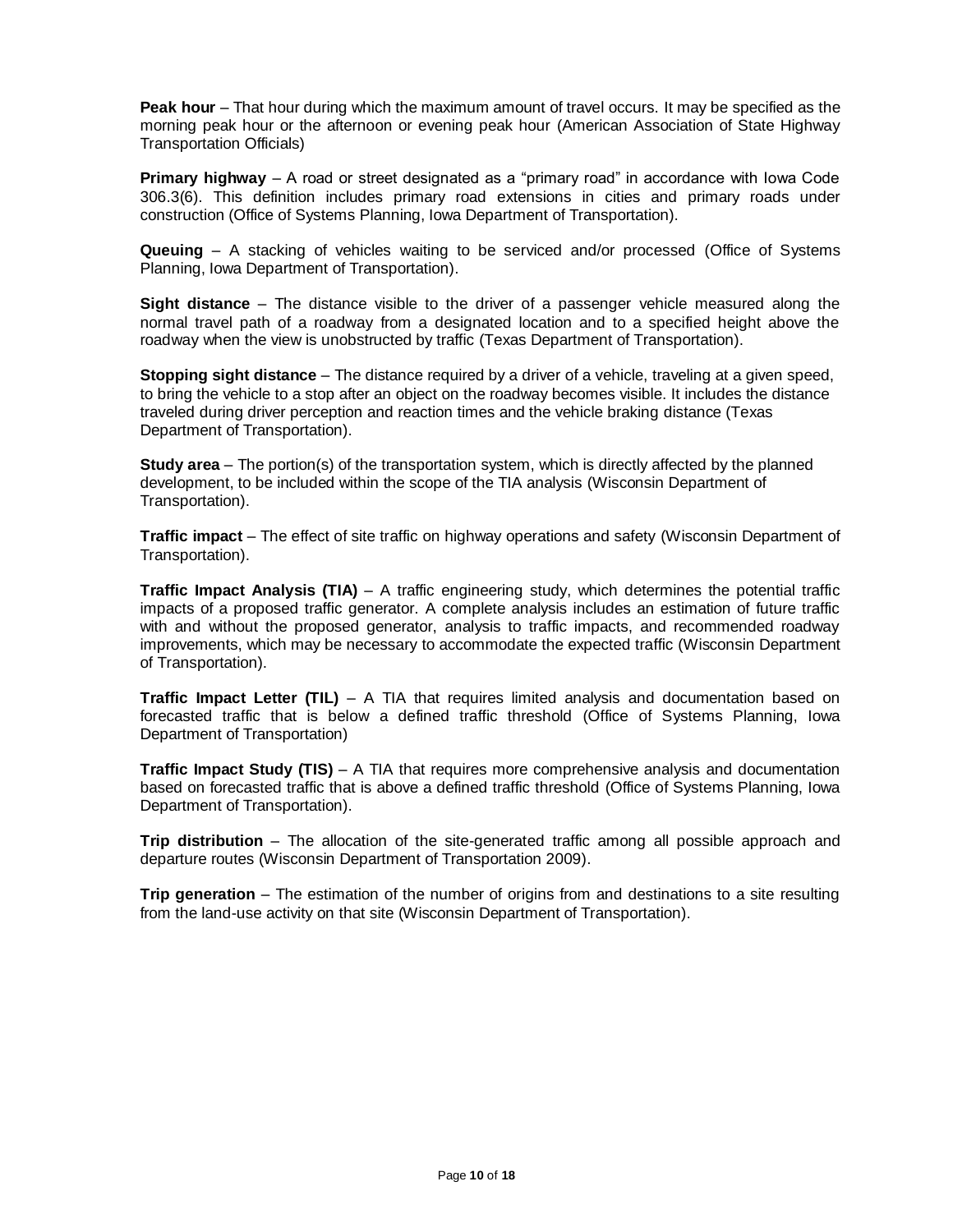## <span id="page-10-0"></span>**Works Cited**

- American Association of State Highway Transportation Officials'. *AASHTO Transportation Glossary, 4th Edition.* 2009.
- McRae, Jay, Loren Bloomberg, and Darren Muldoon. *Best Practices for Traffic Impact Studies.* SPR 614, Oregon Department of Transportation & Federal Highway Administration, 2006.

Office of Systems Planning, Iowa Department of Transportation. "Traffic Impact Study Definitions." 2013.

- Ohio Department of Transportation. *State Highway Access Management Manual.* Ohio Department of Transportation, 2001.
- Texas Department of Transportation. "TxDOT Glossary." *TxDOT Online Manuals.* October 2013. http://onlinemanuals.txdot.gov/txdotmanuals/glo/glo.pdf.
- Wisconsin Department of Transportation. *Traffic Impact Analysis Guidelines.* Wisconsin Department of Transportation, 2009.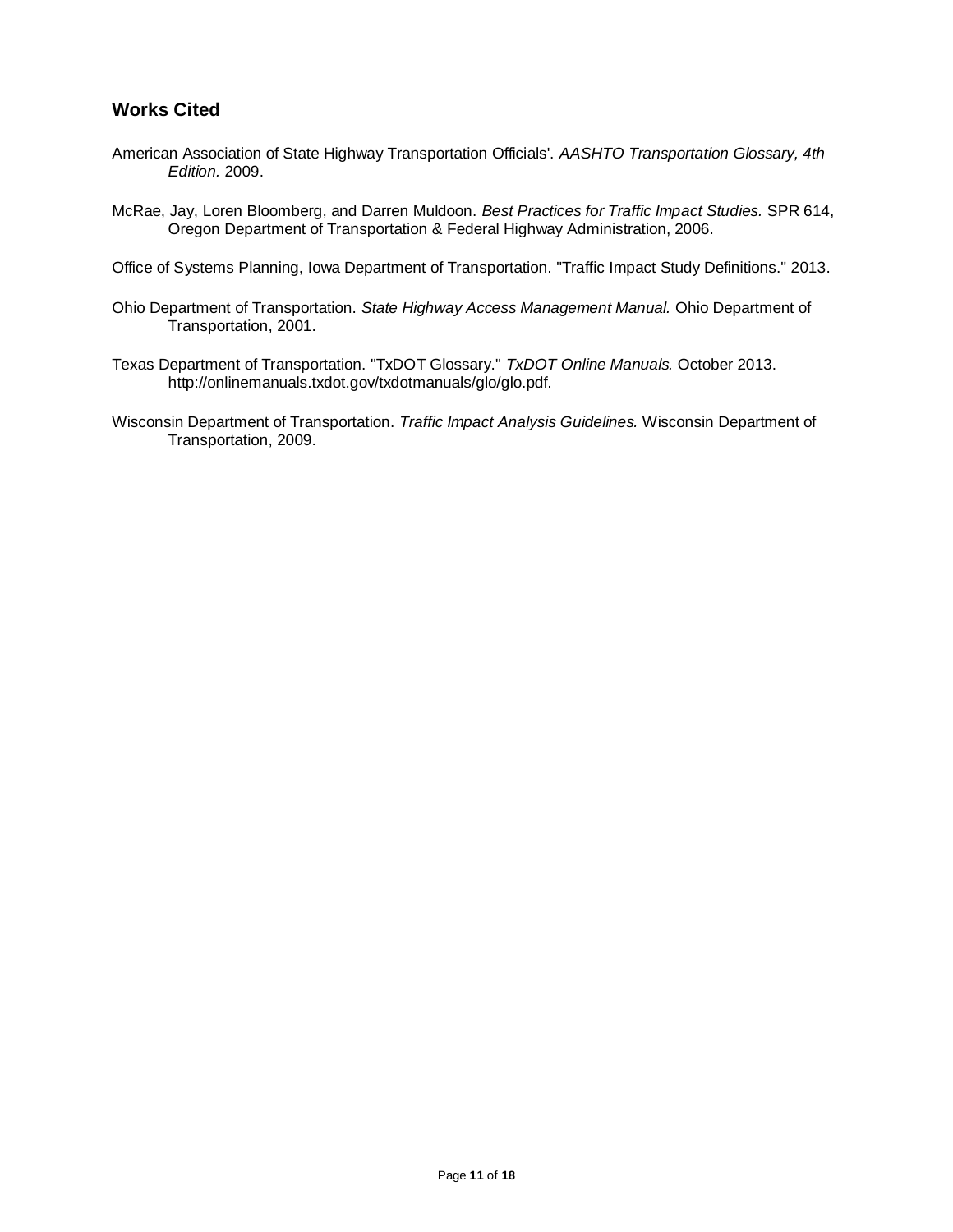## <span id="page-11-0"></span>**Appendix A - Traffic Impact Letter Template**

[Insert Title of Traffic Impact Letter]

Prepared by:

[Insert Preparers Name]

Prepared for:

[Insert Entity Name]

Submitted to:

Iowa DOT [Insert Additional Names]

[Insert Date]

[Insert Engineering Certification Seal]

- 1) INTRODUCTION
- 2) ANALYSIS OF EXISTING CONDITIONS

Provide a text description of current site conditions. Include a description of the site location and the surrounding areas.

3) PROPOSED DEVELOPMENT

Provide a text description of the future commercial development. Include proposed land uses and how the development will impact the area.

- 4) ANALYSIS OF FUTURE CONDITIONS
	- TRIP GENERATION  $\bullet$

Utilize the most current edition of the Institute of Transportation Engineers (ITE) Trip Generation Manual to estimate daily and peak hour trip volumes originating from and destined to the proposed development.

Show trip generation rates for weekday, AM and PM Peak Hour in tables for opening year and design year.

TRIP DISTRIBUTION  $\bullet$ 

> In a diagram, show the movement distribution (rounded to the nearest 5) at each intersection and access location within the development area.

5) CONCLUSIONS & RECOMMENDATIONS

Summarize existing and future conditions and discuss the proposed development's impacts. Identify any significant impacts and recommend mitigation along with the effectiveness of the mitigation.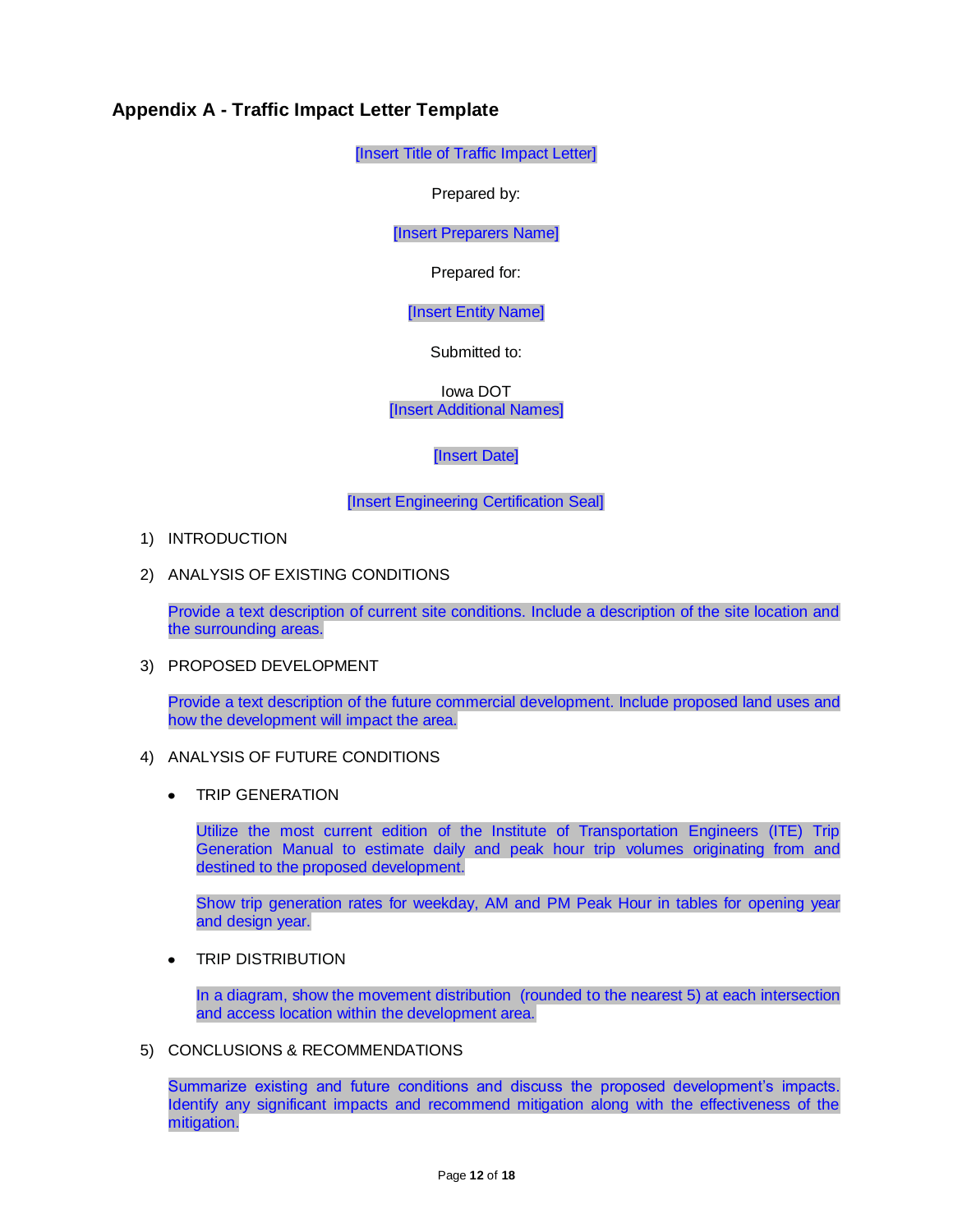# <span id="page-12-0"></span>**Appendix B - Traffic Impact Letter Checklist**

Following is a checklist based on the guidelines provided by the ITE and the Iowa DOT's Guidelines for Traffic Impact Analysis. The purpose of the checklist is to see whether the preparer has provided all the information that the Iowa DOT requires. It should also be used as a format for the report by the developer to make the process consistent and quick to review.

| <b>Name of Project:</b><br>Location:<br><b>Owner/Developer:</b>                                                                                                                                                                                                                                                                                                                                                    | <b>Checked By:</b><br><b>Prepared By:</b><br>Date: |     |            |           |  |
|--------------------------------------------------------------------------------------------------------------------------------------------------------------------------------------------------------------------------------------------------------------------------------------------------------------------------------------------------------------------------------------------------------------------|----------------------------------------------------|-----|------------|-----------|--|
| Is the report stamped by a licensed professional with<br>expertise in traffic engineering?                                                                                                                                                                                                                                                                                                                         |                                                    |     | <b>Yes</b> | <b>No</b> |  |
| <b>Project Information</b>                                                                                                                                                                                                                                                                                                                                                                                         |                                                    |     |            |           |  |
| 1 - INTRODUCTION                                                                                                                                                                                                                                                                                                                                                                                                   |                                                    |     |            |           |  |
| Does this section include:<br>a) The reason for the traffic impact letter                                                                                                                                                                                                                                                                                                                                          |                                                    | Yes | No         | N/A       |  |
| 2 - ANALYSIS OF EXISTING CONDITIONS                                                                                                                                                                                                                                                                                                                                                                                |                                                    |     |            |           |  |
| Does this section include:<br>a) Location<br>b) Study area boundary                                                                                                                                                                                                                                                                                                                                                |                                                    |     |            |           |  |
| 3 - PROPOSED DEVELOPMENT                                                                                                                                                                                                                                                                                                                                                                                           |                                                    |     |            |           |  |
| Does this section include:<br>Description of future commercial development<br>a)<br>b) Type of proposed land uses<br>Proposed impacts to the area<br>C)                                                                                                                                                                                                                                                            |                                                    |     |            |           |  |
| 4 - ANALYSIS OF FUTURE CONDITIONS                                                                                                                                                                                                                                                                                                                                                                                  |                                                    |     |            |           |  |
| Does this section include:<br><b>ITE Trip Generation Rates for:</b><br>a)<br>Opening year<br>Design year<br>Does each analysis year include:<br>Land Use<br>Land Use Code #<br><b>Land Use Quantity</b><br>Unit of Measurement<br>-<br>Weekday<br>AM Peak Hour with entering and exiting volumes<br>PM Peak Hour with entering and exiting volumes<br>Trip Distribution for AM and PM peak hour traffic for:<br>b) |                                                    |     |            |           |  |
| Opening year<br>Design year<br>Does each analysis year include:                                                                                                                                                                                                                                                                                                                                                    |                                                    |     |            |           |  |
| <b>Turning Movement Diagrams</b><br>5 - CONCLUSIONS & RECOMMENDATIONS                                                                                                                                                                                                                                                                                                                                              |                                                    |     |            |           |  |
| Does this section include:<br>Summary of the proposed project<br>a)<br>Discussion of development impacts<br>b)<br>Recommendation for mitigation measures<br>C)                                                                                                                                                                                                                                                     |                                                    |     |            |           |  |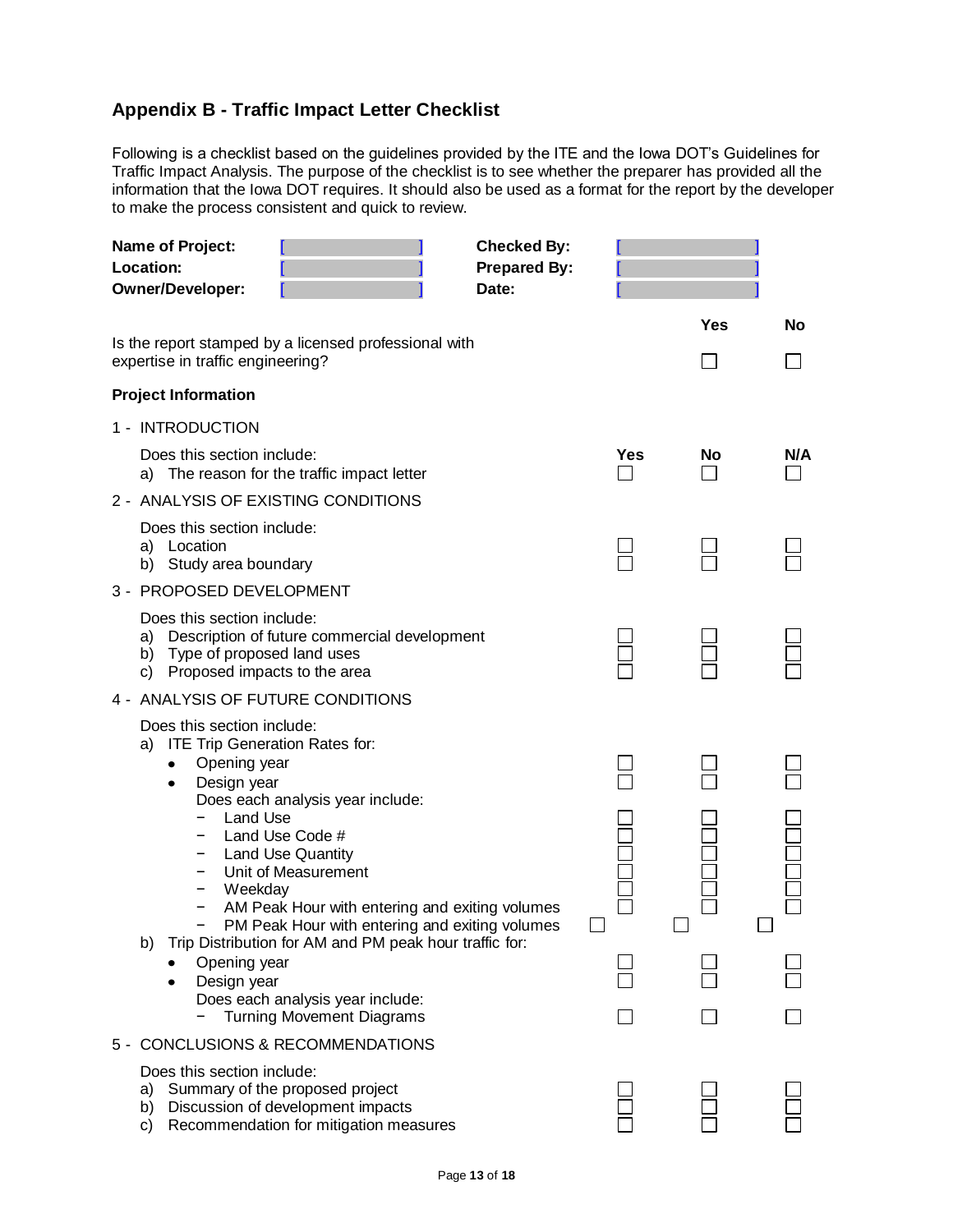## <span id="page-13-0"></span>**Appendix C - Traffic Impact Study Template**

[Insert Title of Traffic Impact Study]

Prepared by:

[Insert Preparers Name]

Prepared for:

[Insert Entity Name]

Submitted to:

Iowa DOT [Insert Additional Names]

[Insert Date]

[Insert Engineering Certification Seal]

1) EXECUTIVE SUMMARY, CONCLUSIONS & RECOMMENDATIONS

Provide a description of the development, site location and study area (including a site map). Briefly describe the purpose of the analysis, principal findings, conclusions and recommendations.

#### 2) INTRODUCTION

3) ANALYSIS OF EXISTING CONDITIONS

Provide a text description of current site conditions. Include the exisiting land use, zoning classification, and a description of the site location and the surrounding areas.

Include a text description and graphic showing the existing lane configurations and traffic control devices in the study area.

TRAFFIC DATA  $\bullet$ 

> Include a graphic showing the current AADT, AM peak hour and PM peak hour based on Iowa DOT traffic counts. Raw traffic volumes will not be accepted for use in traffic analysis.

Include the % truck traffic on all routes.

Identify and justify the annual growth rate to be used for future traffic analysis.

CRASH HISTORY  $\bullet$ 

> Provide a description of crash data for the past 10 years. Include a crash data table by intersection.

4) PROPOSED DEVELOPMENT

Provide a text description of the future commercial development. Include proposed land uses, street and driveway improvements for opening year and design year. Identify percent developed at each analysis year.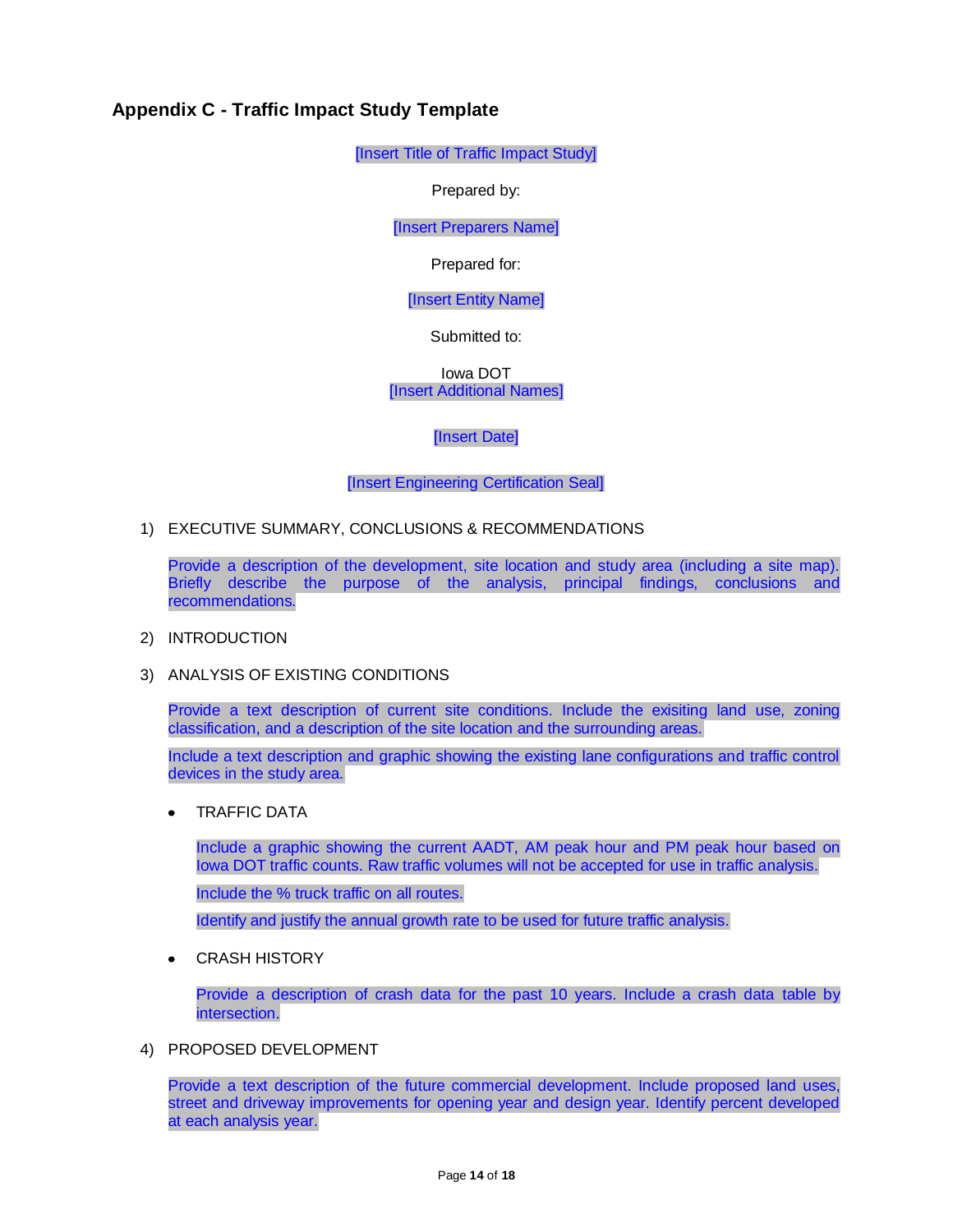### 5) ANALYSIS OF FUTURE CONDITIONS

TRIP GENERATION

Utilize the most current edition of the Institute of Transportation Engineers (ITE) Trip Generation Manual to estimate daily and peak hour trip volumes originating from and destined to the proposed development.

Show trip generation rates for weekday, AM and PM Peak Hour in tables for each analysis year. Each table must identify the land use by ITE code and name, the quantity estimated, the unit of measurement and the number entering and exiting.

TRIP DISTRIBUTION  $\bullet$ 

> The analysis should use available transportation models in conjunction with input from local jurisdictions and current Transportation Plans to estimate traffic distribution patterns.

> Show trip distribution and assignment on a turning movement diagram as trips (rounded to the nearest 5) at each significant intersection and access within the area of the development.

TURN LANE WARRANTS  $\bullet$ 

> Refer to Chapter 6 - Geometric Design of Intersections from the Office of Design's Design Manual to determine turn lane warants based on peak hour traffic data.

> Include a turn lane warrant table summarizing when each intersection is expected to warrant turn lanes.

CAPACITY ANALYSIS

Utilize the established methodologies of the current Highway Capacity Manual to analyze the capacity of all intersections and roadway segments.

Perform capacity analysis for AM and PM peak hours for each analysis year.

Include a capacity analysis LOS table summarizing the critical movement results for each analysis year.

Include the effects of queuing and blocking on intersection operations.

#### 6) CONCLUSIONS & RECOMMENDATIONS

Summarize existing and future conditions and discuss the proposed development's impacts. Identify any operational or safety deficiencies and recommend mitigation measures.

Summarize how the proposed development complies with all operational and safety standards.

7) APPENDICES

Planning Analysis Output

- Traffic Signal Warrants
- Traffic Capacity Analysis

#### Planning Analysis Input

A summary of traffic analysis variable inputs shall be provided. Any traffic impact study submitted without an input summary will not be accepted by the Department.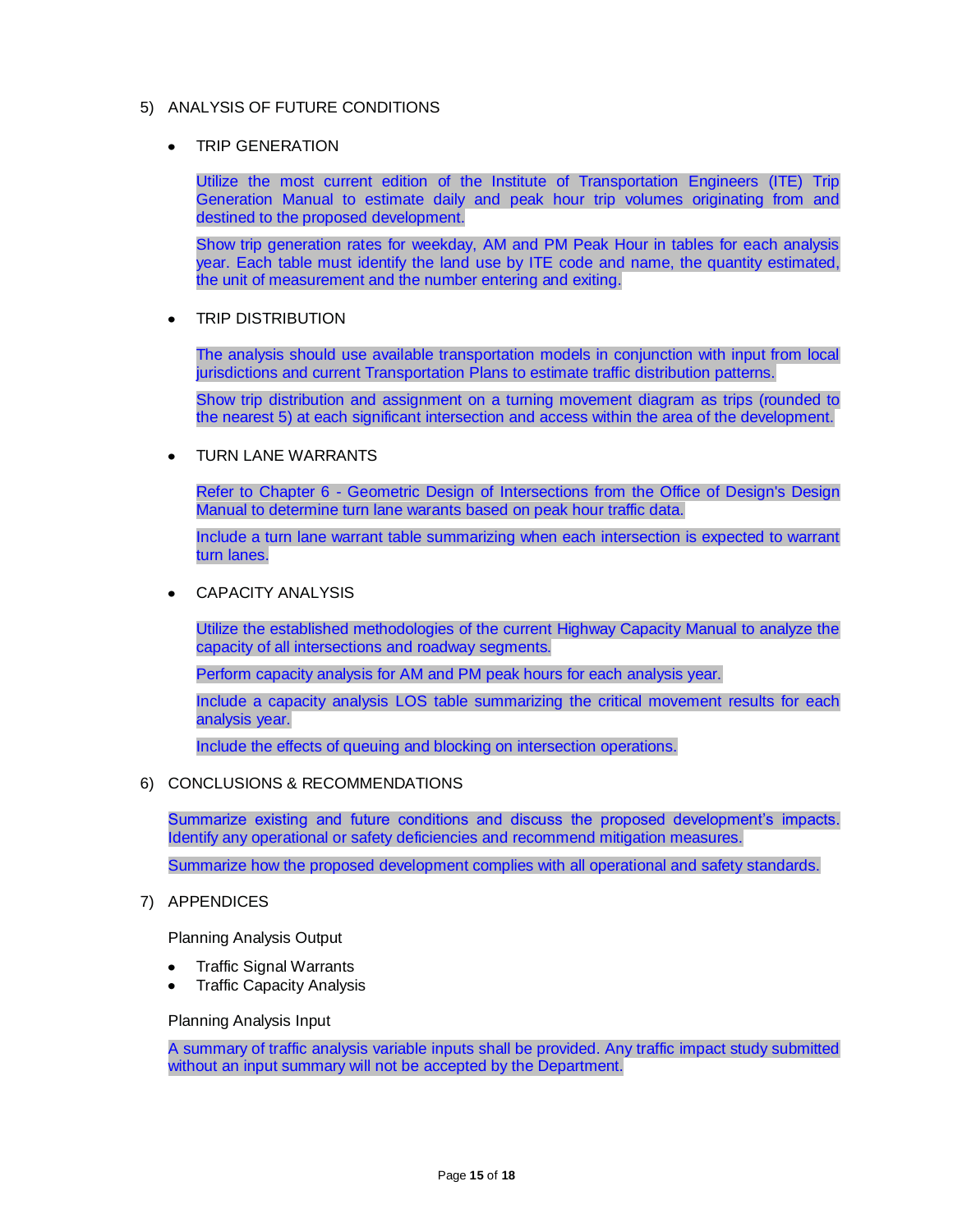# <span id="page-15-0"></span>**Appendix D - Traffic Impact Study Checklist**

Following is a checklist based on the guidelines provided by the ITE and the Iowa DOT's Guidelines for Traffic Impact Analysis. The purpose of the checklist is to see whether the preparer has provided all the information that the Iowa DOT requires. It should also be used as a format for the report by the developer to make the process consistent and quick to review.

| Name of Project:<br>Location:<br><b>Owner/Developer:</b>                                                                                                                                                                                                                                                                                                                                                                                                                                                                                                                                                                                                          | <b>Checked By:</b><br><b>Prepared By:</b><br>Date: |            |           |     |
|-------------------------------------------------------------------------------------------------------------------------------------------------------------------------------------------------------------------------------------------------------------------------------------------------------------------------------------------------------------------------------------------------------------------------------------------------------------------------------------------------------------------------------------------------------------------------------------------------------------------------------------------------------------------|----------------------------------------------------|------------|-----------|-----|
| Is the report stamped by a licensed professional with<br>expertise in traffic engineering?                                                                                                                                                                                                                                                                                                                                                                                                                                                                                                                                                                        |                                                    | <b>Yes</b> | <b>No</b> |     |
| <b>Project Information</b>                                                                                                                                                                                                                                                                                                                                                                                                                                                                                                                                                                                                                                        |                                                    |            |           |     |
| 1 - EXECUTIVE SUMMARY, CONCLUSIONS & RECOMMENDATIONS                                                                                                                                                                                                                                                                                                                                                                                                                                                                                                                                                                                                              |                                                    |            |           |     |
| Does this section include:<br>Description of the development<br>a)<br>b) Site location including site map<br>c) Purpose of analysis<br>d) Principle findings<br>Conclusions and recommendations<br>e)                                                                                                                                                                                                                                                                                                                                                                                                                                                             |                                                    | Yes        | No        | N/A |
| 2 - INTRODUCTION                                                                                                                                                                                                                                                                                                                                                                                                                                                                                                                                                                                                                                                  |                                                    |            |           |     |
| Does this section include:<br>The reason for the traffic impact study<br>a)                                                                                                                                                                                                                                                                                                                                                                                                                                                                                                                                                                                       |                                                    |            |           |     |
| 3 - ANALYSIS OF EXISTING CONDITIONS<br>Does this section include:<br>a) Location<br>b) Study area boundary<br>Existing land use and zoning<br>C)<br>Map showing all accesses and intersections identified by:<br>d)<br>Controlled with signals<br>$\bullet$<br>Controlled with stop signs<br>٠<br>Uncontrolled<br>$\bullet$<br>Posted speed limit<br>e)<br>Street Classification and station number<br>f)<br>Sidewalk(s)<br>g)<br><b>Sight Distance</b><br>h)<br><b>Traffic Signals</b><br>i)<br>j)<br>Existing level of service (LOS)<br>Number of Thru Lanes<br>k)<br>Number of Turning Lanes<br>$\mathsf{I}$<br>Medians<br>m)<br>Traffic Data including:<br>n) |                                                    |            |           |     |
| Current AADT, AM & PM peak hour volumes<br>Existing turning movements at intersections<br>Truck % on all routes                                                                                                                                                                                                                                                                                                                                                                                                                                                                                                                                                   |                                                    |            |           |     |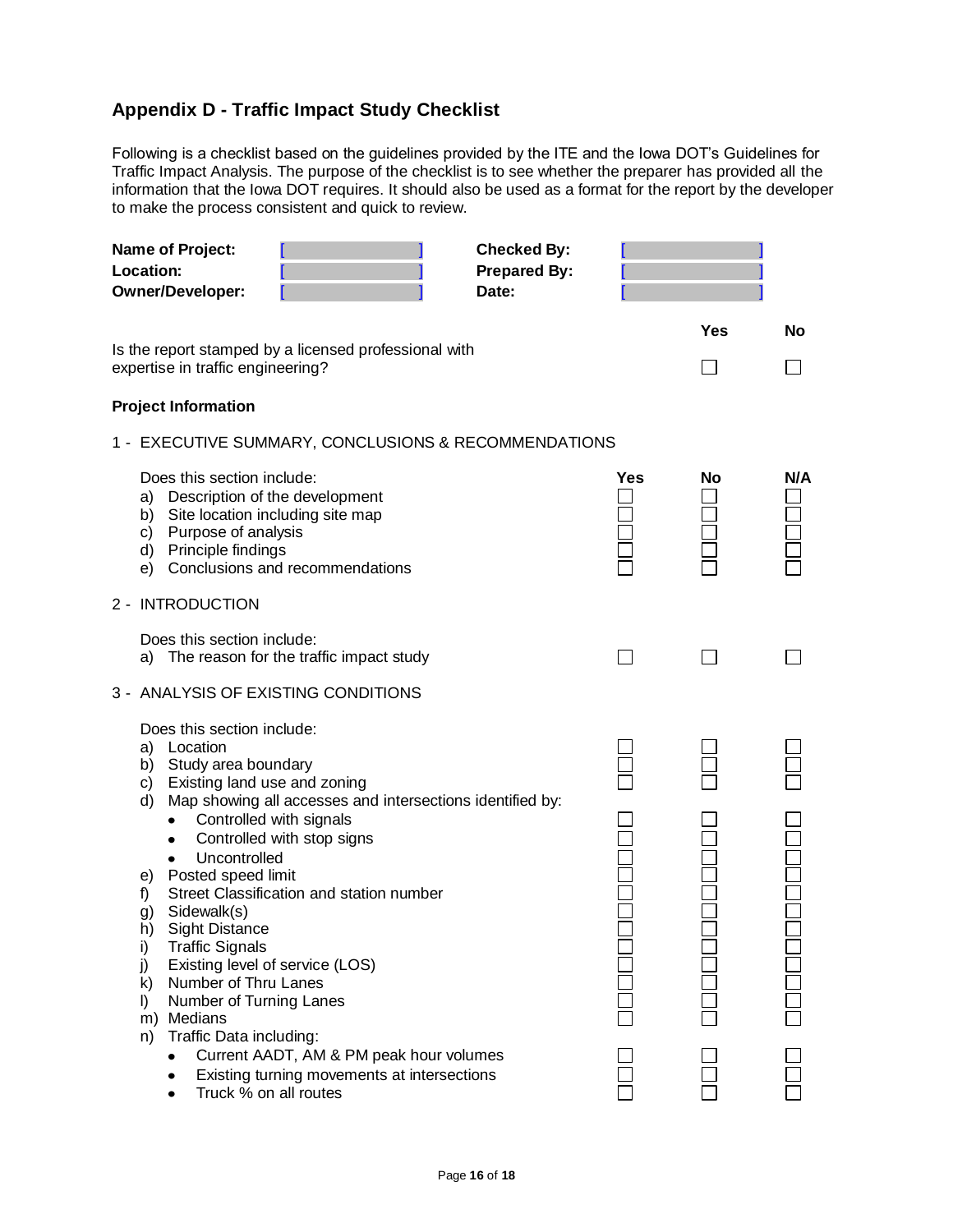| p)             | o) Growth rate<br>Has the growth rate assumption been:<br>Justified<br>Documented<br>Crash data for past 10 years                                                                                                                                                                                                                                                                                                                                                                                                                                                                                                                                                                                                                                                                                                                                        |  |  |
|----------------|----------------------------------------------------------------------------------------------------------------------------------------------------------------------------------------------------------------------------------------------------------------------------------------------------------------------------------------------------------------------------------------------------------------------------------------------------------------------------------------------------------------------------------------------------------------------------------------------------------------------------------------------------------------------------------------------------------------------------------------------------------------------------------------------------------------------------------------------------------|--|--|
|                | 4 - PROPOSED DEVELOPMENT                                                                                                                                                                                                                                                                                                                                                                                                                                                                                                                                                                                                                                                                                                                                                                                                                                 |  |  |
| a)<br>f)       | Does this section include:<br>Description of future commercial development<br>b) Type of proposed land uses<br>c) Proposed impacts to the area<br>d) Site plan including all proposed intersections and accesses<br>e) Phasing plan for:<br>Opening year<br>Design year<br>Physical concerns or restrictions identified<br>5 - ANALYSIS OF FUTURE CONDITIONS                                                                                                                                                                                                                                                                                                                                                                                                                                                                                             |  |  |
| a)<br>b)<br>C) | Does this section include:<br><b>ITE Trip Generation Rates for:</b><br>Opening year<br>٠<br>Design year<br>$\bullet$<br>Does each analysis year include:<br>Land Use<br>Land Use Code #<br><b>Land Use Quantity</b><br>Unit of Measurement<br>Weekday<br>AM Peak Hour with entering and exiting volumes<br>PM Peak Hour with entering and exiting volumes<br>Trip Distribution for AM and PM peak hour traffic for:<br>Opening year<br>Design year<br>$\bullet$<br>Does each analysis year include:<br><b>Turning Movement Diagrams</b><br>Method used to determine directional distribution<br>Site generated turning movements<br>Percent mix of vehicles including trucks<br>Pass by trip assumptions<br>Non-site related traffic<br>Turn lane warrants evaluated for:<br>Storage capacity<br>Length<br>Does each include:<br>Turn lane warrant table |  |  |
| d)             | Capacity Analysis evaluated for:<br>Level of Service (LOS) for:<br>Opening year<br>Design year<br>LOS deficiencies identified and documented                                                                                                                                                                                                                                                                                                                                                                                                                                                                                                                                                                                                                                                                                                             |  |  |
| e)             | Geometrics evaluated for:<br><b>Acceleration lanes</b><br><b>Deceleration lanes</b><br>Weaving lanes<br>Queuing analysis                                                                                                                                                                                                                                                                                                                                                                                                                                                                                                                                                                                                                                                                                                                                 |  |  |